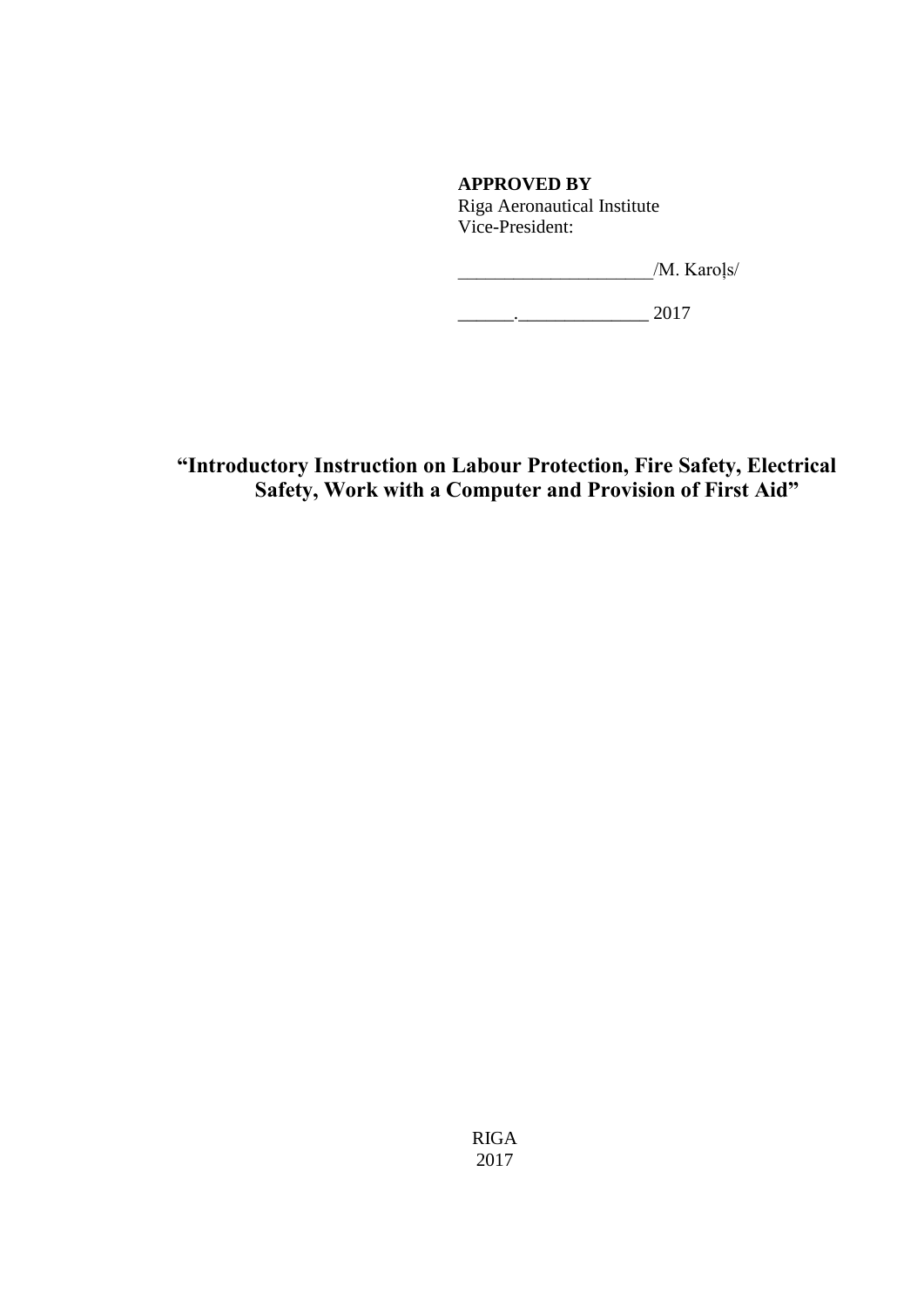## **1. General Matters**

- 1. The Introductory Instruction on Labour Protection, Fire Safety, Electrical Safety, Work with a Computer and Provision of First Aid (hereinafter referred to as the instruction) lays down the procedure of organisation of an introductory briefing and other briefings in labour protection, fire safety, electrical safety, work with a computer and provision of first aid (hereinafter referred to as labour protection) and the content of the introductory briefings at the Riga Aeronautical Institute (hereinafter referred to as RAI).
- 2. Each RAI employee (regardless of education, service record and position) should be familiarised with this instruction, when establishing a legal employment relationship with RAI.

#### **2. Procedure of Organisation of Briefings and Trainings**

- 3. Briefing and training of employees of the institute in matters of labour protection shall be organised in accordance with regulatory enactments about training on labour protection matters, by providing an introductory briefing to employees and by briefing employees at workplace.
- 4. The introductory briefing shall be conducted by a labour protection specialist in labour safety and fire safety of the Technical Service approved by RAI order (hereinafter referred to as the labour protection specialist). During an introductory briefing the labour protection specialist:
- 4.1. familiarises the employee with the *Working Regulations of the Riga Aeronautical Institute*;
- 4.2. familiarises the employee with this instruction, including provides brief information on RAI and familiarises the employee with the main matters of organisation of labour protection according to the description in section 3 of this instruction.
- 5. The employee shall confirm participation in the introductory briefing and familiarisation with this instruction with his or her signature in the relevant registration document.
- 6. Briefing at workplace shall be carried out by the immediate work supervisor, familiarising the employee with the work to be performed and work safety instructions for the specific work or position, taking into account the duties related to the fulfilment of job duties (tasks) at the respective workplace. The employee shall confirm that the briefing has been received with his or her signature in the log of labour protection briefing at workplace, which is kept and stored by the person responsible for labour protection at the institute.
- 7. A repeated briefing at workplace shall be organised at least once a year, but in case of hazardous work at least once in 6 months.
- 8. Unscheduled briefing at workplace shall be organised:
- 8.1. if working conditions change;
- 8.2. if there has been an accident at work or occupational disease has been stated;
- 8.3. if work is interrupted for a period longer than 60 calendar days,
- 9. Targeted briefing at workplace shall be organised:
- 9.1. if an accident is liquidated;
- 9.2. if one-time work is performed, which is not related to the employee's main duties;
- 9.3. if one-time work is performed outside the RAI territory;
- 9.4. if pursuant to the approved list work is performed, the performance of which requires an order (permit).
- 10. An extraordinary briefing T workplace shall be organised:
- 10.1. if new regulatory enactments on labour protection enter into force;
- 10.2. if equipment at workplace is replaced;
- 10.3. if incompetence or a violation of regulatory enactments on labour protection is stated;
- 10.4. if there has been an accident at work.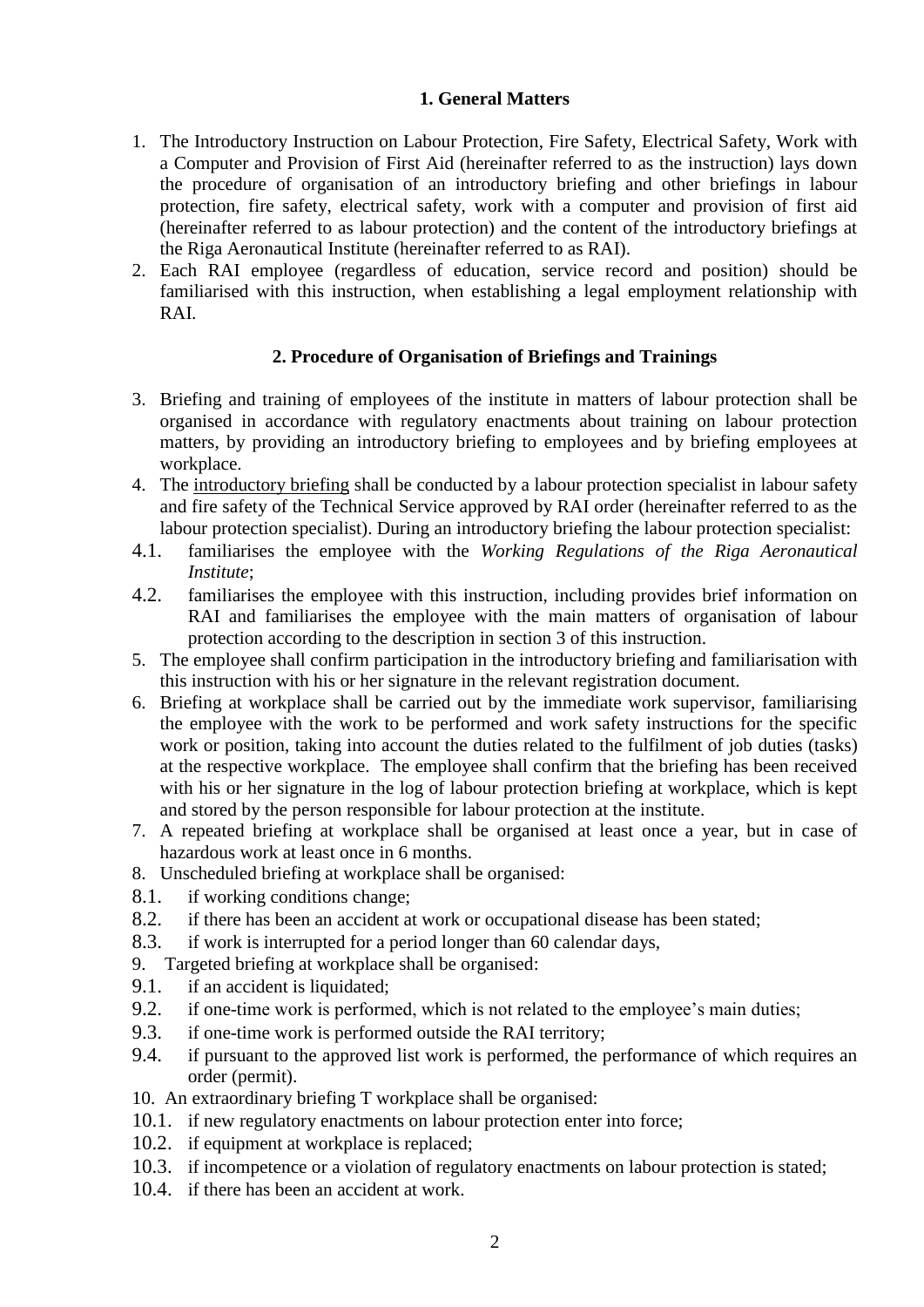# **3. Content of Introductory Briefing**

#### *3.1. Short information about RAI*

- 11. The biography of the Riga Aeronautical Institute started in 1942 from the training group of the 47th Air Squadron, which was based in Frunze, capital of Kyrgyzstan. By the government order, in 1942 this squadron was renamed into the Aviation Radio Technical School. When the war has ended, in 1945 the school moved to Riga and was renamed into the Special Service Aviation School. On 03 March 1971 by order No.102 of the Minister for Civil Aviation of the USSR the Riga Civil Aviation Special Service School was renamed into the Riga Civil Aviation Pilot Technical School. On 01 November 1989, by order IV 1926-р of the Council of Ministers of the USSR, the Riga Civil Aviation Aeronautical High School was established on the basis of the Riga Civil Aviation Pilot Pilot Technical School. On 23 April 1992, on the basis of decision No. 146 of the Council of Ministers of the Republic of Latvia of 23 April 1992 the Riga Civil Aviation Aeronautical High School was reorganised into JSC Riga Aeronautical Institute, which is a successor in title of all the above mentioned education institutions.
- 12. The Riga Aeronautical Institute prepares specialists in the following training programmes: Departments of Economics and Engineering. The Department of Economics prepares the following specialists: International Transport Company Management, International Transport Logistics. The Engineering Department prepares specialists in the following areas: Air Transport Systems Management; Aircraft Technical Maintenance; Air Traffic Control; Electronic Equipment Maintenance.

#### *3.2. Basic Matters in Organisation of Labour Protection*

- 13. RAI has created a labour protection system with the aim to guarantee and improve safety of employees and health protection at work. The work environment shall be created and maintained in such a way to avoid or mitigate the impact of the work environment risk. Labour protection shall include internal monitoring of the work environment, evaluation of risk factors of the work environment and consulting with employees.
- 14. Labour safety at RAI shall ensure:
- 14.1. working conditions, which are not harmful for health and are safe for employees;
- 14.2. briefing and training of employees in labour protection, fire safety and electrical safety;
- 14.3. internal monitoring of the work environment and evaluation of risk factors of the work environment;
- 14.4. control of observation of requirements of instructions and other regulations;
- 14.5. investigation of accidents at work and taking necessary measures to eliminate reasons causing accidents;
- 14.6. mandatory medical checkup for employees doing jobs involving work environment factors harmful for health or works in special conditions (in accordance with regulatory enactments and internal regulations);
- 14.7. training of employees in accordance with the requirements of regulatory enactments, as well as performs other duties related to labour protection.

#### *3.3. Duties, Rights and Responsibility of the Employee in the Area of Labour Protection*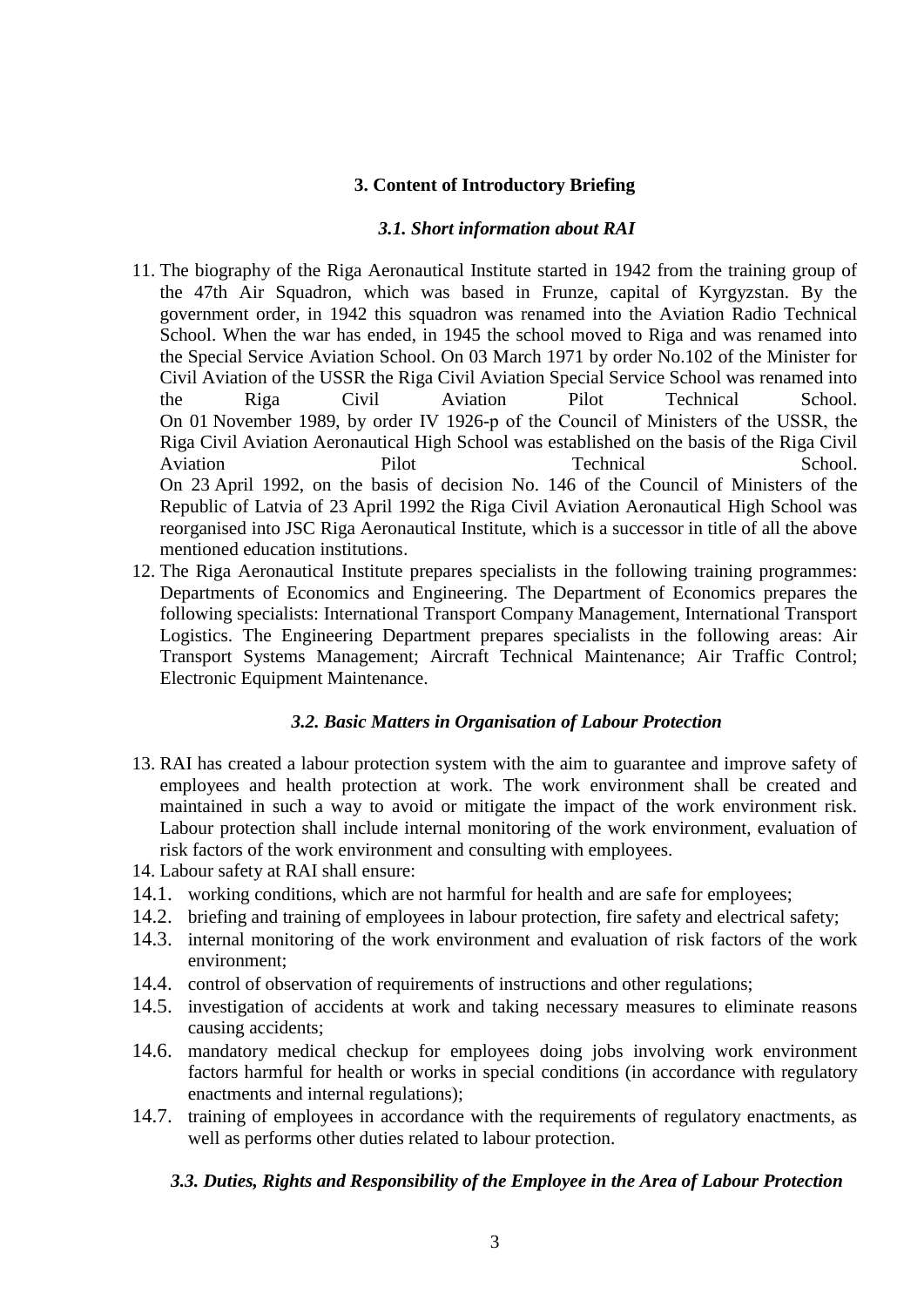- 15. The employee shall have the following duties in the area of labour protection:
- 15.1. to take care of his/her safety and health, as well as safety and health of those persons, whom the work of the employee affects or may affect;
- 15.2. to observe the *Working Regulations of the Riga Aeronautical Institute*, labour protection instructions and other regulatory enactments, the measures listed in the evaluation of work environment risk factors;
- 15.3. to use working equipment, household chemicals, transport and other manufacturing aids in accordance with the documentation defined in regulatory enactments (manufacturer's instructions, safety data sheets of chemical substances and chemical products, etc.);
- 15.4. to use collective protective equipment, as well as personal protective equipment transferred to him/her in accordance with the documentation defined in regulatory enactments (manufacturer's instructions, safety data sheets of chemical substances and chemical products, etc.) and after their use place the protective equipment in the place intended for it;
- 15.5. to observe safety signs, as well as use the safety devices, with which work equipment and workplace are equipped, in accordance with the documentation defined in regulatory enactments (manufacturer's instructions, safety data sheets of chemical products, etc.) and to refrain from arbitrary activation, change or movement of respective safety devices;
- 15.6. to report to the management or to the labour protection specialist immediately any accident at work, as well as any work environment factors, which cause or may cause a risk to safety and health of persons, as well as shortcomings in the area of labour protection.
- 15.7. to participate in briefings and trainings organised by RAI in the area of labour protection;
- 15.8. to cooperate with the RAI management, the labour protection specialist and trusted persons in ensuring a safe work environment and working conditions not to create risks to safety and health of employees;
- 15.9. to attend mandatory medical checkup in accordance with Cabinet of Ministers Regulations No.219;
- 15.10. during working hours to concentrate on the work being performed, not to waste time on conversations, not to disturb others;
- 15.11. to observe personal hygiene, to keep the workplace in order and clean;
- 15.12. to use collective protective equipment, as well as use issued personal protective equipment using it carefully and according to operating instructions.
- 16. When performing job duties, the employee may refuse from performance of work due to labour protection, notifying his/her superiors or the labour protection specialist immediately, if:
- 16.1. the performance of the respective work causes or may cause a risk to safety and health of the employee or other persons and such a risk cannot be prevented in other ways;
- 16.2. the work equipment or the workplace being used is not equipped with necessary safety devices or necessary personal protective equipment has not been provided to the employee;
- 16.3. the performance of the respective work is related to the use of such equipment, which does not correspond to professional preparedness or the briefing or training in the area of labour protection provided to the employee;
- 16.4. warnings, orders or decisions of the State Labour Inspectorate on the organisation of labour protection at the respective workplace have not been observed.

# *3.4. General Safety Requirements in Premises and Territories*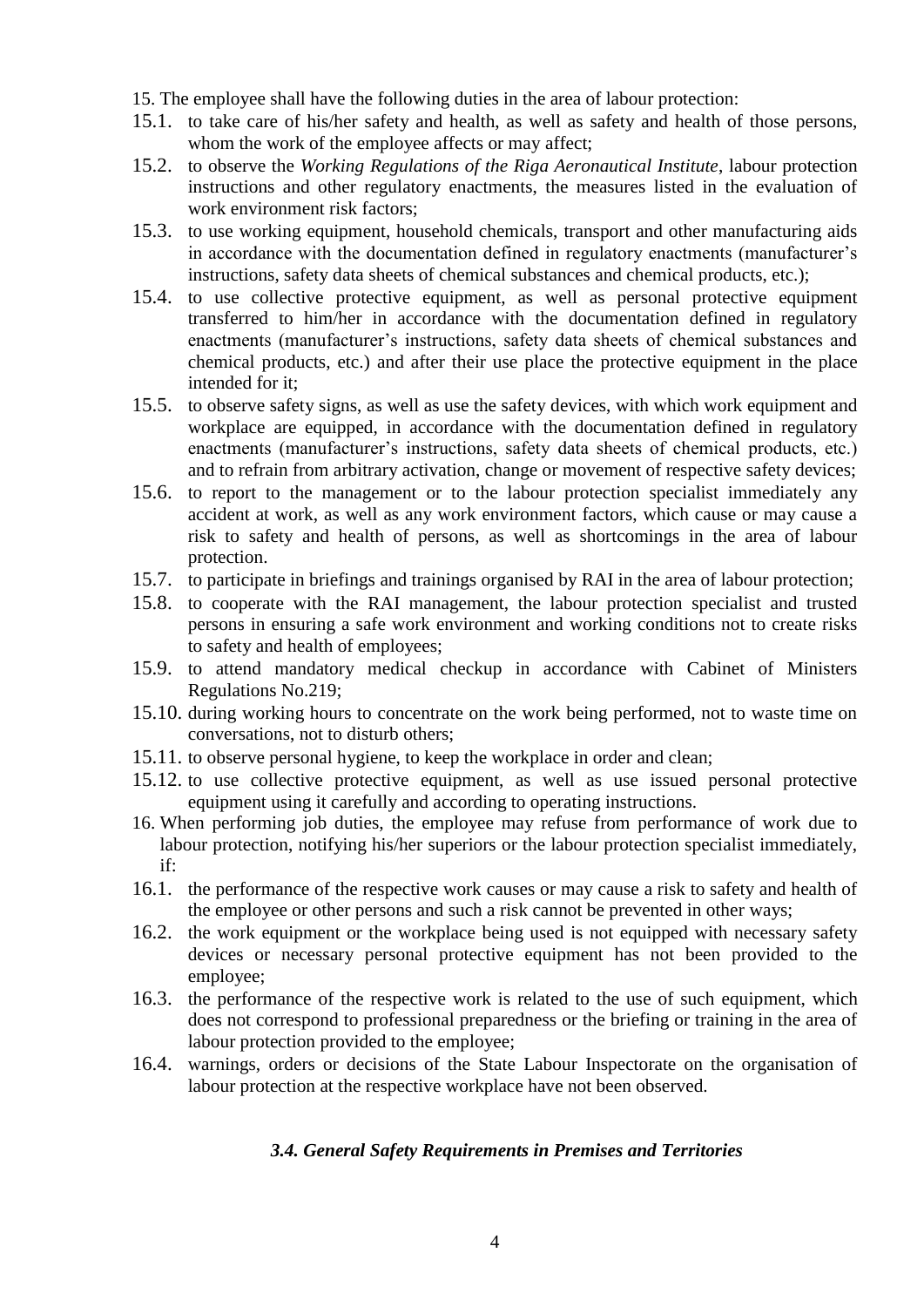- 17. When moving in RAI premises and territories, as well as outside them, the employee is liable to take general caution – to move attentively and carefully, taking into account the following conditions:
- 17.1. going along a row of standing vehicles, or moving in between closely standing vehicles, to be particularly cautious, because the vehicles may start moving, and it is possible to get injured as a result of knockdown or squeezing by a vehicle;
- 17.2. when moving across the territory, to pay attention to the condition of the road coating potholes, depressions, cambers, edges, as well as the condition of the road coating, when it is raining and (or) snowing. Depending on the intensity of artificial lighting and hours of darkness/daylight, uneven road sections may not be noticed, therefore it is possible to fall or stumble, as well as, depending on temperature fluctuations and intensity of precipitation, it is possible to slip and fall on slippery road surfaces;
- 17.3. in the premises, to pay attention to the surface of flooring, its condition. To take into account that wet tile or linoleum flooring may be particularly slippery, as well as in the premises with many employees, sand and dirt drifts form, which also create a slippery surface, therefore, it is possible to slip and fall;
- 17.4. when moving on stairs to be attentive and not to be in a hurry. Stairs may be wet after washing – it is possible to slip and receive injuries of different severity when falling.
- 17.5. when moving along the building in winter, to beware of snow and icicles.
- 18. To follow all the installed safety, mandatory and prohibitive signs. Safety signs should be used to warn and orient the employees subject to a risk, and to correctly direct their actions in any risk situation (obliging, prohibiting, informing, etc.). The most frequent safety signs at workplaces and territories:



# *3.5. Work Environment Factors at Workplaces*

- 19. The most significant work environment factors at workplace are physical factors, injury risk factors, physical – ergonomic risk factors, chemical risk factors and psychoemotional factors.
- 20. Physical risk factors and their impact on health are related to:
- 20.1. general ventilation system, its defects, not ensuring correct microclimate in the work environment;
- 20.2. draught or increased air velocity in the room;
- 20.3. insufficient lighting potential reduction of visual acuity, visual fatigue;
- 20.4. increased or reduced room and ambient temperature, if duties have to be performed outside – sensation of discomfort, reduced working capacity, catching cold is possible.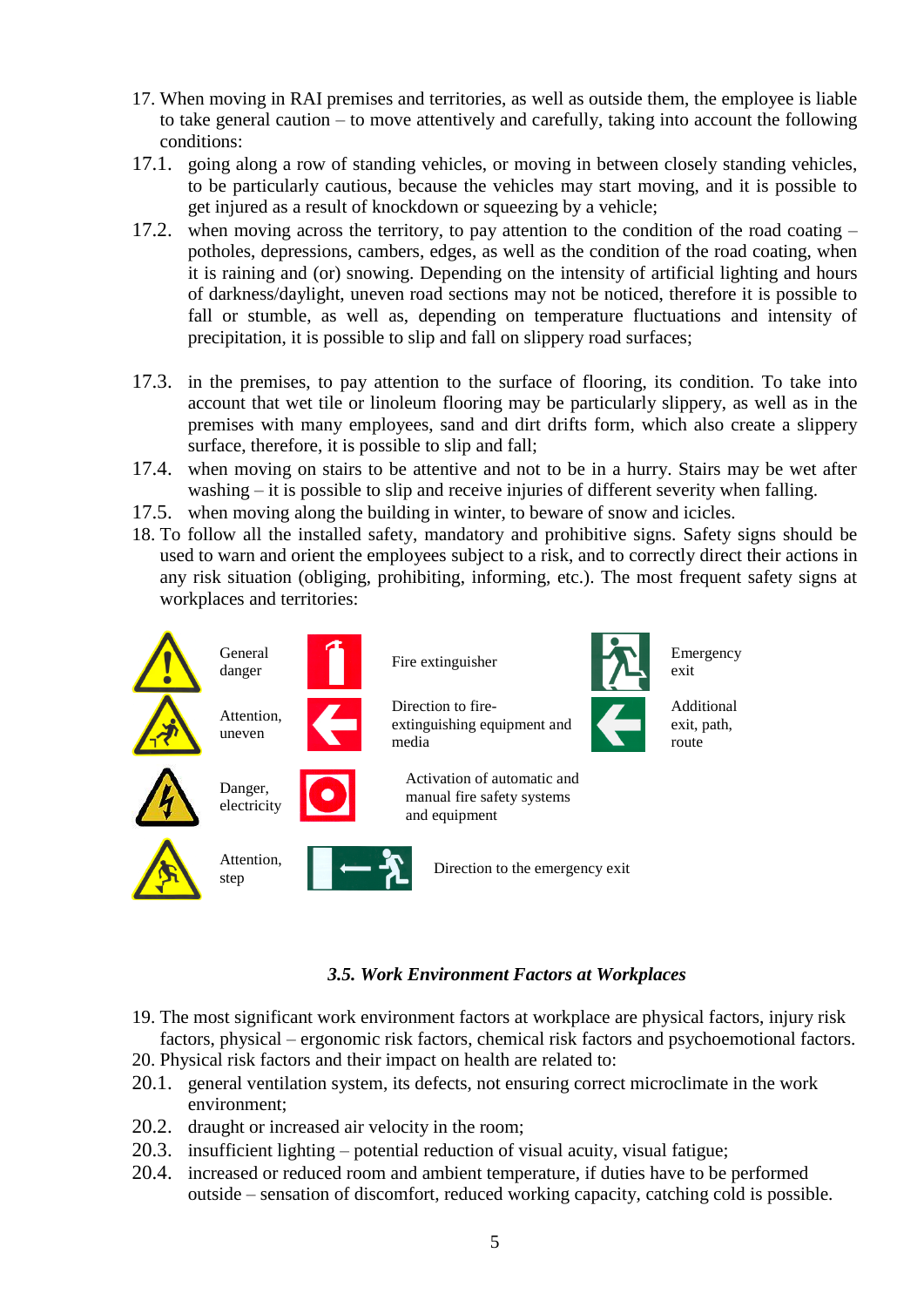- 21. Injury risk factors and their impact on health are related to:
- 21.1. use of incorrect work techniques and methods, replacement of tools and devices intended by the technology with inappropriate tools and objects;
- 21.2. high temperatures and gaseous emissions in case of fire;
- 21.3. traffic accidents possibility to get injuries of different types and different severity;
- 21.4. use of sharp objects hands can be injured;
- 21.5. obstacles, unevenness on the floor, unqualitative flooring, as well as littered surroundings – it is possible to stumble and fall;
- 21.6. falling from height, when performing any repair works, replacing burned-out bulbs, cleaning windows, as well as performing other works on height;
- 21.7. aggression and attacks possibility to get injuries of different types and different severity.

22. Physical and ergonomic risk factors are related to:

- 22.1. eye strain, when working with a computer, and driving a vehicle;
- 22.2. local muscle strain sedentary work with a computer, long driving of a vehicle;
- 22.3. movement of heavy objects.
- 23. Chemical risk factors are related to:
- 23.1. oil, fuel, paint, varnish fumes, which may cause irritation of skin, irritation and inflammation of ocular and nasal mucosa;
- 23.2. dust, when performing cleaning of vehicles, premises and territories.
- 24. Psychoemotional factors and their impact on health are related to:
- 24.1. constant concentration, adoption of important decisions, holding attention, as well as driving a vehicle;
- 24.2. work in the evening or at night, on weekends and holidays may cause psychological discomfort, disturbance of the biological cycle;
- 24.3. attack, aggression may cause a psychological trauma.

# *3.6. Action in Case of Emergency at RAI*

- 25. Accidents at work and their investigation:
- 25.1. An accident at work is an emergency, which has happened at workplace during one working day or shift, after which the person has health disorders;
- 25.2. **The victim and any witnesses of an accident at work should inform the management of the institute immediately** by phone – 67677831, the person on duty of the institute by phone – 67629084 or the labour protection specialist.
- 25.3. Any accident shall be investigated °by an examination commission, which is created by an order to the organisation.
- 26. Having stated an emergency in the organisation extensive traffic accidents or traffic disturbance, any emergencies in engineering utilities – cable networks, contact networks and power grids, technical emergencies, fire, unrest in the buildings of the territory of the institute, which endanger or may endanger safety of the institute, its employees and stability of economic operations, the management of the institute, security guards and help services should be informed.

# **27. Action depending on the specific situation and conditions:**

- 27.1. *in case of fire:*
- 27.1.1. to warn other persons working in the building by pressing the closest alarm button, if fire alarm is not in operation;
- 27.1.2. to inform management, the technical service and the person of duty of the institute, to call the State Fire and Rescue Service by phone 112.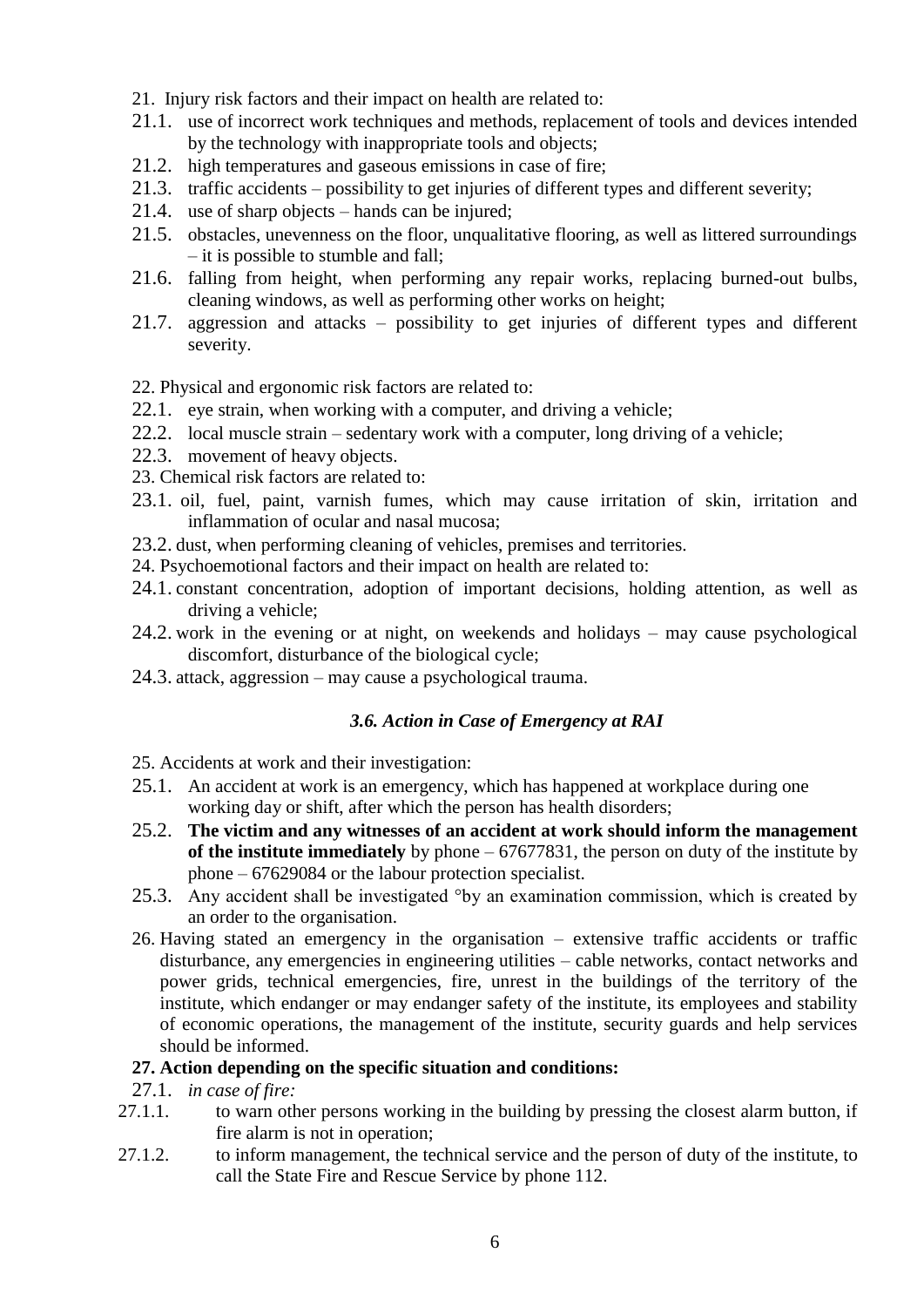- 27.1.3. to do everything possible to liquidate fire, using the fire using fire extinguishing media available in the building;
- 27.1.4. to leave dangerous areas (premises) as soon as possible, if the flames/fire cannot be extinguished using own efforts.
	- 27.2. *in case of electric current leakage, power outages:*
	- 27.2.1. to stop working an inform the immediate superior about dangerous situations;
	- 27.2.2. to switch off electrified tools, equipment;
	- 27.2.3. to disconnect current leads from the contact / switch;
	- 27.2.4. to inform the management or the Technical Director, security guards or the employee responsible for maintenance of electrical equipment of the institute.
	- 27.3. *in case of an accident at work (injury, poisoning):*
	- 27.3.1. to provide first aid to the victim (having previously evaluate own abilities and skills in the provision of aid);
	- 27.3.2. to call an ambulance, if the victim is unconscious, is unable to move, is suffocating, bleeding, received an electric trauma, complains about severe pain, has probably broken bones. An ambulance (phone 113 or 112) shall be called as soon as possible without delaying or stopping provision of help;
	- 27.3.3. inform the management of the institute about any emergency.

# *3.7. General Electrical Safety Requirements*

- 28. Electrical safety is a set of technical means and organisational measures, which ensure protection of employees from harmful and dangerous effects of electric current, electric arc, electromagnetic field and static electricity.
- 29. Only employees, who are trained to use equipment and know safety requirements may be involved in works with electrical equipment.
- 30. When operating electrical equipment, employees (with the exception of the electric equipment maintenance staff) are prohibited to:
- 30.1. to do any repairs to electrical equipment;
- 30.2. to open electric distribution cabinets, control switches, etc., as well as to perform any works in the direct vicinity of uninsulated wires and open parts of electrical equipment;
- 30.3. to touch uninsulated electric wires, because they may be live;
- 30.4. to install and arbitrarily connect any improvised heating or lighting equipment;
- 30.5. to remove plugs from contacts by holding (pulling) the wire.
- 31. The following organisational and technical measures ensure safe operation of electrical equipment:
- 31.1. briefings and trainings have been conducted;
- 31.2. correct assembly and operation of equipment;
- 31.3. hygiene requirements are observed;
- 31.4. no external damages are visible;
- 31.5. insulation, grounding, resistance measurements have been made.
- 32. Having found damages to electrical equipment, the employee responsible for maintenance of electrical equipment should be informed immediately.

# *3.8. General Fire Safety Requirements*

- 33. Fire safety requirements at RAI are determined by the *Fire Safety and Fire-Fighting Law*, the *Fire Safety Regulations*, the *Fire Safety Instruction*, *Plans of Civil Protection Measures*.
- 34. In case of fire, act in accordance with the *Fire Safety Instruction*, the plan of annunciation in case of emergency and other external and internal regulations.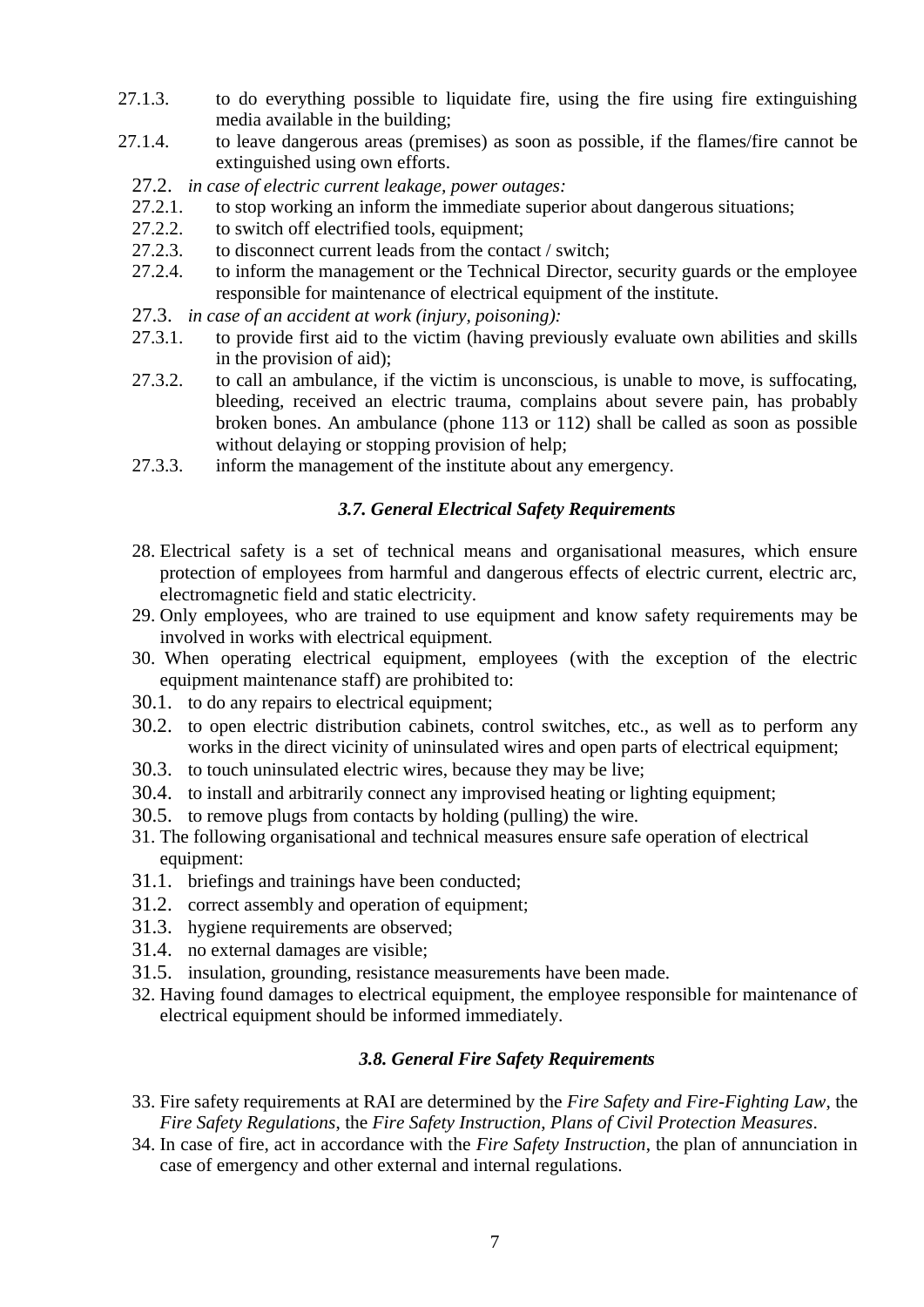- 35. The employee designated by an order shall be responsible for fire safety at the specific object.
- 36. In the area of fire safety it is the duty of any employee:
- 36.1. to observe the *Fire Safety Instruction* and other internal regulations;
- 36.2. to prevent any activities, which may cause fire;
- 36.3. to work only with such tools, appliances, devices and equipment, which have no defects, as well as to observe their operating instructions;
- 36.4. when ending work, to clean up the workplace and to disconnect current loads, with the exception of devices, operating instructions of which permit this;
- 36.5. to know how to use available fire-fighting tools and participate in fire safety trainings.
- 37. It is prohibited to smoke in the premises and the territory of the institute.

### **38. If the fire alarm has gone off:**

- 38.1. to stop lectures immediately, all students and employees should go to the exit of the education institution in accordance with the floor evacuation plan;
- 38.2. during evacuation to take along personal belongings and documents;
- 38.3. after evacuation employees of the institute should inform the person on duty, which room the employees have left and whether any employee has stayed in the room;
- 38.4. students should be evacuated by the teacher, with whom they have a lesson;
- 38.5. evacuation of students living in a dormitory on working days shall take place together with the person responsible for the dormitory or the supervisor of the dormitory, but on weekends, holidays or outside working hours by the person on duty of the institute;
- 38.6. after evacuation all the students and employees gather at the main entrance of the institute (not closer than 5 m to the main entrance), where the teacher checks according to the course list whether all the students have left the building;
- 38.7. after evacuation of students the teacher should inform the person on duty, which room has been vacated and about the total number of students in the group;
- 38.8. if the check according to the list has revealed that some students or employees have not left the building, the person on duty of the building should be informed immediately;
- 38.9. employees and students are allowed to return to the building only when an employee of the technical service or the person on duty of the building has permitted to continue lessons;
- 38.10. on weekends, holidays and outside working hours the students living in a dormitory after evacuation should gather at the main entrance of the dormitory (not closer than 5 m to the main entrance) and are allowed to return to their rooms only when permitted by the person on duty of the institute;
- 38.11. in case of fire or an accident, when there has been evacuation from the building, employees and students should decide themselves on their further actions;
- 38.12. the Technical Director shall inform the management of the institute, why the fire alarm has gone off and measures taken to prevent damages.
- 39. The risk factors, to which employees and students of the institute may be subjected, are described in the annex to the instruction.

#### *4. General Requirements to Work with a Computer*

In recent years, the number of computer users and intensive use of computers has been growing not only at work, but also during free time. As a result, people are spending increasingly more time indoors and more often face the health problems promoted by work with a computer.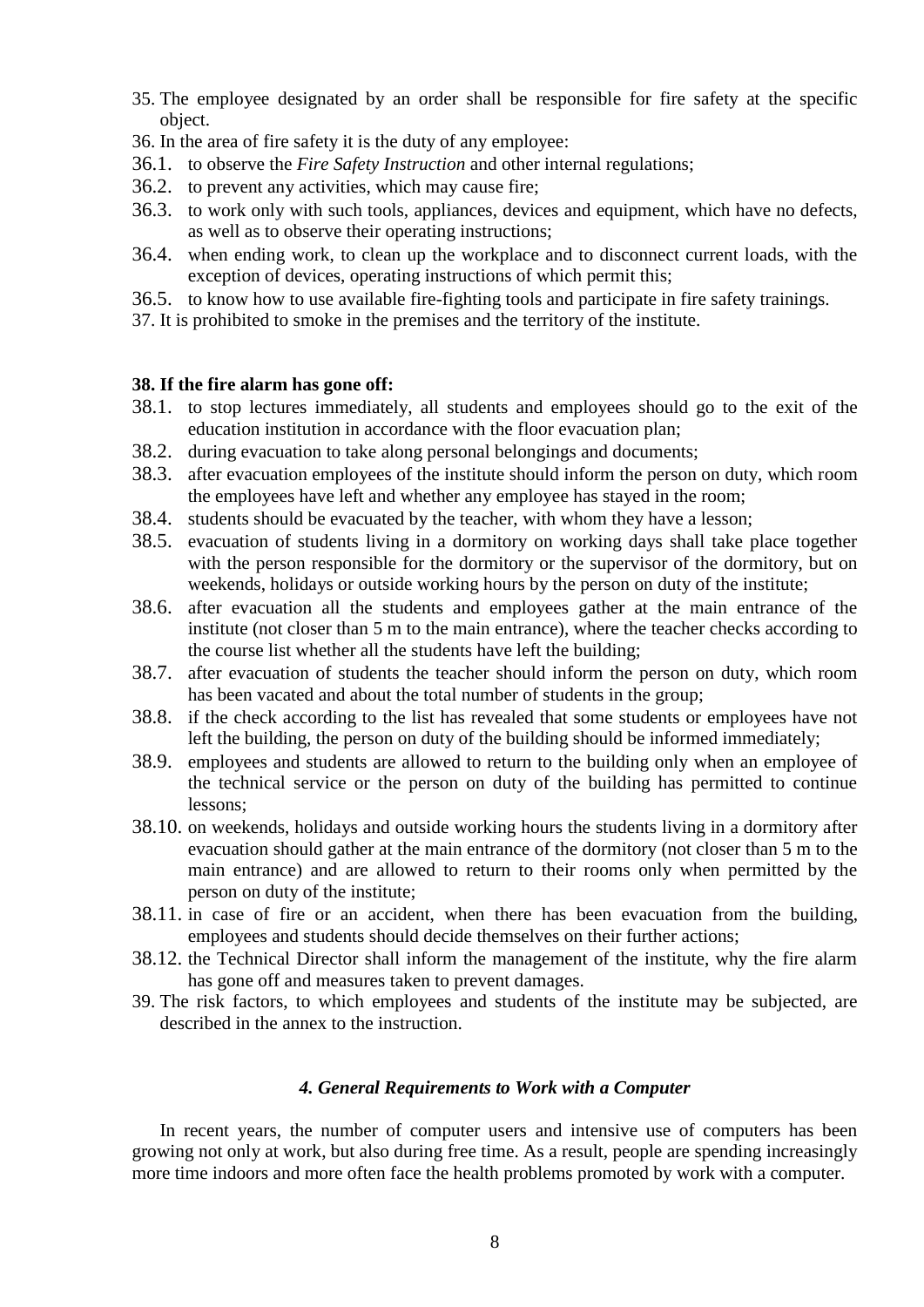In order to prevent harm to own health, computer users should know basic principle of equipment of the workplace and organisation of work. These requirements in the Republic of Latvia are laid down in Cabinet of Ministers Regulations No.343 of 6 August 2002 "Labour Protection Requirements When Working with a Display" and Latvian standards LVS EN ISO 9241 "Ergonomic requirements for office work with visual display". The requirements of these documents have been taken as a basis, when preparing the instruction, which must be observed by all the computer user of Structural Units of the University of Latvia (operators of workstations).

 A workstation is a workplace, on which there is a computer and devices ensuring its operation (base unit, display, software, keyboard, input device), which ensure the operator-machine interaction. A workstation may also be equipped with other accessories necessary for work, for example, a printer, a scanner, a modem, a floppy disc unit, a telephone, a fax machine, a document rack. A workstation also includes the part of the work space necessary for work with a display, a desk and a chair.

 The requirements to labour protection defined in the instruction are applicable to computer users (operators of workstations), whose job duties include at least two hours of work with a display at a workstation every day.

#### **Planning of the work process**

The employer should inform the employee about all the risk factors and the possibilities to prevent or mitigate them at workplace. The work process should be planned in such a way that the nature of the work being performed changes, for example, it is recommended to change sedentary work to standing work or work requiring physical efforts after some time.

If such organisation of work is impossible (for example, intensive input of data, reading of data from the screen, etc.), it is necessary to have regular breaks, which should be included in working hours.

#### **Type and time of breaks**

It is not recommended to work with a computer without a break longer than 2 hours. Short, regular breaks are much more effective than long and irregular breaks. It is recommended to interrupt work for 5-10 minutes every hour or for 15 minutes every 2 hours. It is not recommended to stay near the monitor during breaks. If work is related to reading of data from the screen, then during breaks eye strain should be avoided. Furthermore, if work is related to intensive input of data, then during the break similar movements of hands and wrists should be avoided. Different exercises are recommended during breaks.

#### **General requirements to a workplace**

If several employees work with a computer in a workplace, then there should be a possibility to adapt it to each employee individually. The workplace should be sufficiently spacious for the employee to be able to work conveniently and change the working posture easily. The recommended working space per employee is at least  $4.8m<sup>2</sup>$ . When equipping a workplace, attention should be paid to the painting of room walls, work surfaces and equipment. It is recommended to choose light matt pain, because it does not leave reflections on the screen.

The heat released by equipment at workplace may cause discomfort in computer users.

Recommended air temperature in the working room:  $22^{\circ}C \pm 2^{\circ}$  in cold weather,  $24.5^{\circ}C \pm 1.5^{\circ}$  in hot weather. Recommended relative air humidity: from 40 to 60%.

If more than one computer is located in the room, it is recommended:

to place displays with their rear panels facing each other;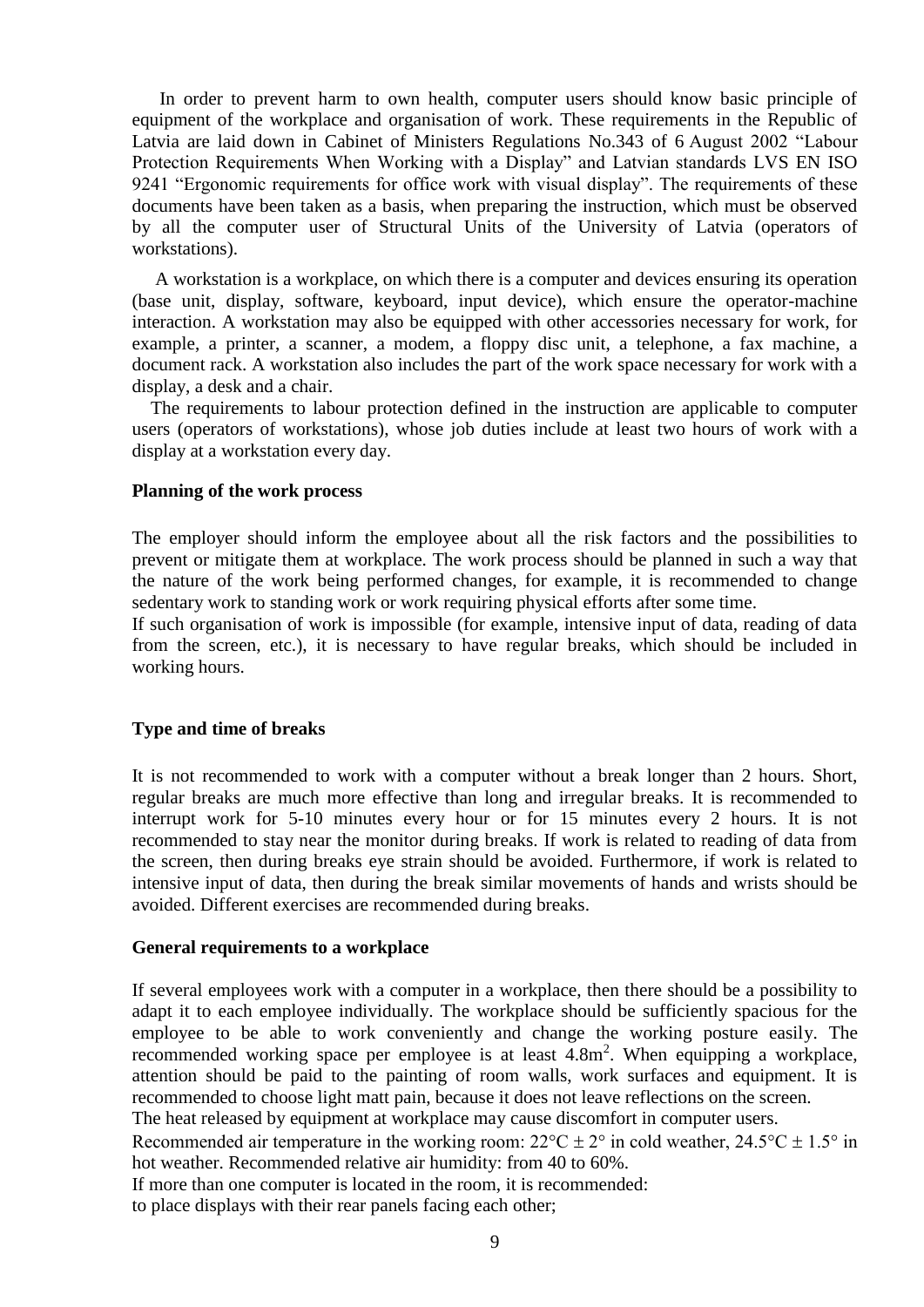The distance from the rear panel of one display to the screen of the other display should be more than 2.0 m;

The distance between side surfaces of adjacent displays should be more than 1.2 m.

# *5. General Requirements and Action in the Place of an Accident*

- 1.1. **First aid** the aid to the victim (sick person) in a condition critical for life or health provided, to the extent of their knowledge and possibilities, by persons qualified or not qualified in medicine, regardless of the level of preparedness and equipment.
- 1.2. In order to provide first aid correctly and save the victim, the rescuer (provider of help) should keep calm and evaluate the situation, including existing and threatening dangers, act quickly, boldly and in a targeted way, not to be afraid of error, but also not to disturb the victim, as well as take care of oneself.
- 1.3. The provider of first aid provides only first aid to maintain processes viable for life rather than treats!
- 1.4. Duties of a provider of first aid:
	- 1.4.1. to save the victim from a dangerous area (for example, there is a threat of fire or explosion), however, not to touch the victim and take his or her outside from the area of effect of dangerous electricity, unless current has been disconnected!
	- 1.4.2. to eliminate the source of danger by disconnecting gas, disabling the unit, disconnecting power supply, disabling the engine, extinguishing flames, etc.;
	- 1.4.3. to evaluate whether the situation is safe (Are there any other threats? Is the environment safe? Is anyone else's life in danger? Can anyone being present help? Is it necessary to call special help services?) and call relevant help or instruct some other person, who is present, to call for help (**113 or 112**);
	- 1.4.4. to save other people located at the place of the accident from potential threat;
	- 1.4.5. to clarify to the extent possible the nature of the victim's injury or disease;
	- 1.4.6. to provide relevant help to the victim, mainly handling the most serious health disorders/injuries:
	- 1.4.7. to take care of the delivery of the victim to a hospital or home, if necessary;
	- 1.4.8. if an ambulance is necessary and has been called, to stay with the victim until it arrives;
	- 1.4.9. when an ambulance has arrived, to tell its staff about own observations and first aid measures taken, and to help, if necessary;
	- 1.4.10. to save oneself and to prevent infection of oneself and the victim (use rubber gloves and other protective equipment from the first aid kit);
	- 1.4.11. to keep a conversation while you provide first aid, explain what you want to do to reduce his or her fear and know that the victim has not lost consciousness.
- 1.5. When calling for an ambulance or rescue service, inform its dispatcher:
	- 1.5.1. where this has happened,
	- 1.5.2. what has happened,
	- 1.5.3. how many victims or sick persons are there,
	- 1.5.4. what types of injuries are there,
	- 1.5.5. answer to all dispatcher's questions,
	- 1.5.6. not to stop conversation or cut the connection before the dispatcher does this.
- 1.6. Each accident should be reported to the immediate superior and the Labour Protection Specialist.